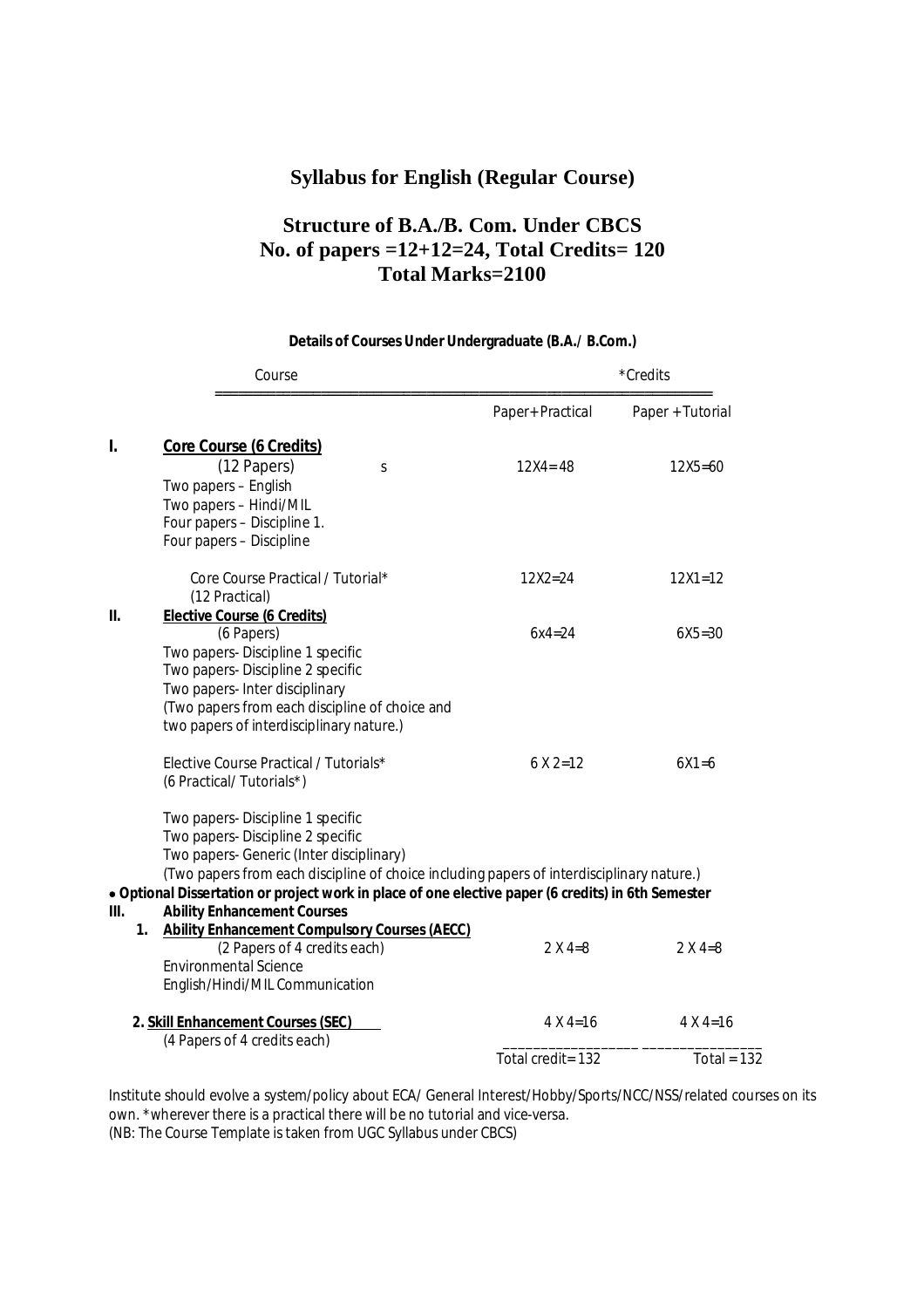| Complete Structure: |                                                                 |                                                        |                                             |                                               |                            |  |  |
|---------------------|-----------------------------------------------------------------|--------------------------------------------------------|---------------------------------------------|-----------------------------------------------|----------------------------|--|--|
| <b>SEMESTE</b><br>R | CORE COURSE (12)                                                | Ability<br>Enhancement<br>Compulsory<br>Course $(2)$   | Skill<br>Enhancement<br>Course (SEC)<br>(2) | Elective<br>Discipline<br>Specific-DSE<br>(4) | Generic Elective-<br>GE(2) |  |  |
|                     | English-I $C$<br>DSC-1 A: Individual<br>and Society<br>$DSC-2A$ | English<br>Communication<br>$(AECC-I)$<br>(Compulsory) |                                             |                                               |                            |  |  |

# Complete Structure

#### **Abbreviation Terms:**

**AECC=**Ability Enhancement Compulsory Course **C=**Core **DSC=**Discipline Specific Core Course **DSE=**Discipline Specific Elective **ENG=**English **GE=**Generic Elective **SEC=**Skill Enhancement Course

### **Semester wise Course Summary: Semester-I**

Paper Code: ENG-101R, English-1 Paper Code: ENG-102R, DSC-1(A) Paper Code: ENG-103R, DSC-2 (A) Paper Code: ENG-104R, AECC-1 English Communication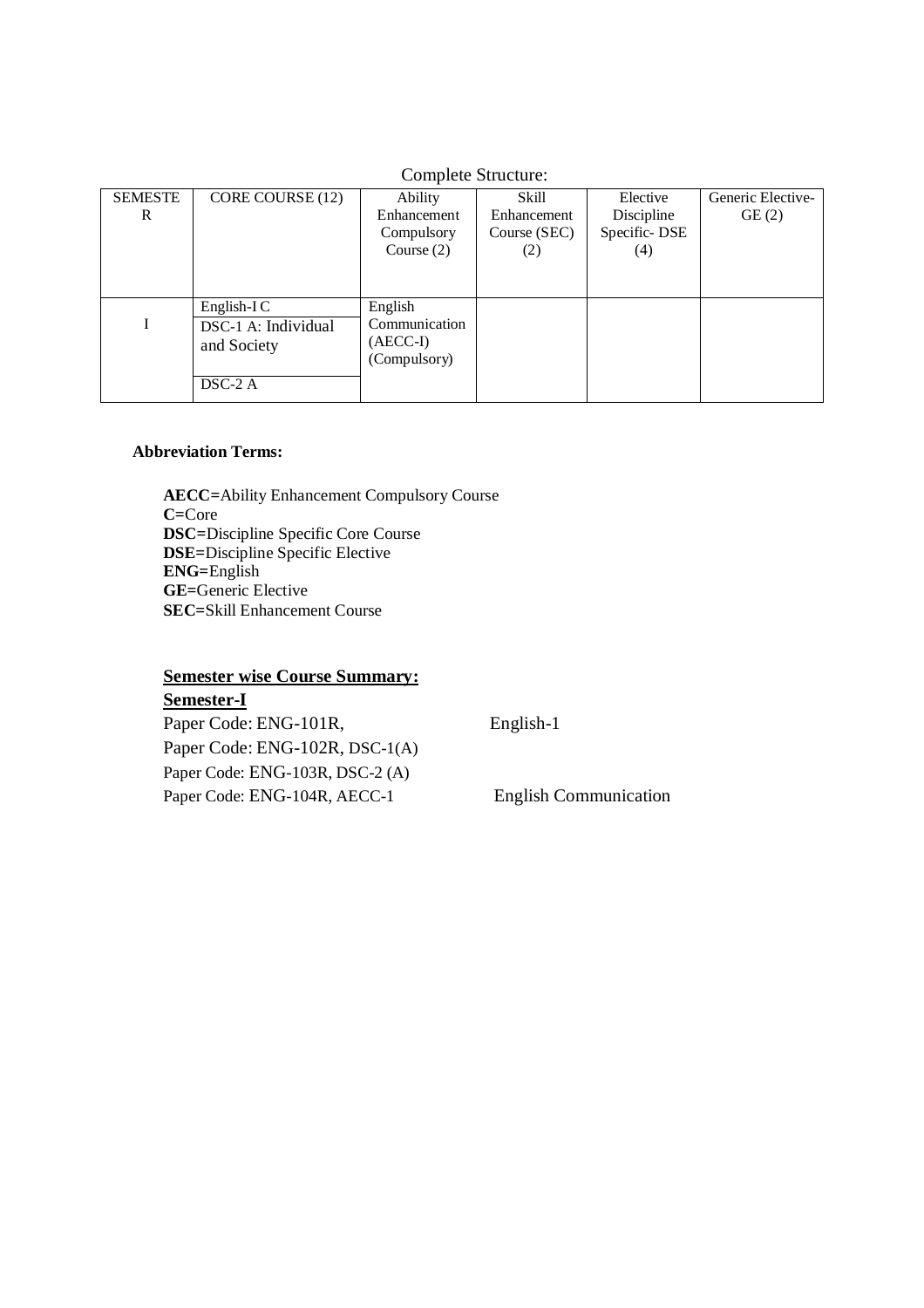## **Discipline Specific Course (DSC)**

**Semester-I**  ENG-102R, DSC-1(A): Individual and Society

# **Detailed Syllabus**

**[Mark distribution: All papers with 6 credits are allotted 100 marks and papers with 2/4 credits are allotted 50 marks 100= 20 (Internal Assessment) + 80 (External Examination) and for 50 marks there will be no Internal Assessment.]**

#### **SEMESTER-I**

| <b>ENG-101R English-1 (Compulsory)</b>                         | Credit: $6=5+1$ (L+T) |  |
|----------------------------------------------------------------|-----------------------|--|
|                                                                |                       |  |
| <b>Unit 1: Prose</b>                                           | 25 marks              |  |
| (a) E. M. Foster: 'Notes on the English Character'             |                       |  |
| (b) Albert Camus: "Nobel Prize Acceptance Speech"              |                       |  |
| <b>Unit 2: Poetry</b>                                          | 25 marks              |  |
| a) P. B. Shelly: 'Stanza Written in Dejection Near Naples'     |                       |  |
| b) Jayanta Mahapatra: 'Dawn at Puri'                           |                       |  |
| c) W. B. Yeats: 'No Second Troy'                               |                       |  |
| d) Margaret Atwood: 'This was a Photograph of Me'              |                       |  |
| Unit 3: Drama                                                  | 25 marks              |  |
| J.B. Priestly: An Inspector Calls                              |                       |  |
| <b>Unit 4: Grammar</b>                                         | 25 marks              |  |
| Topics: tense, common errors, preposition, phrases and idioms, |                       |  |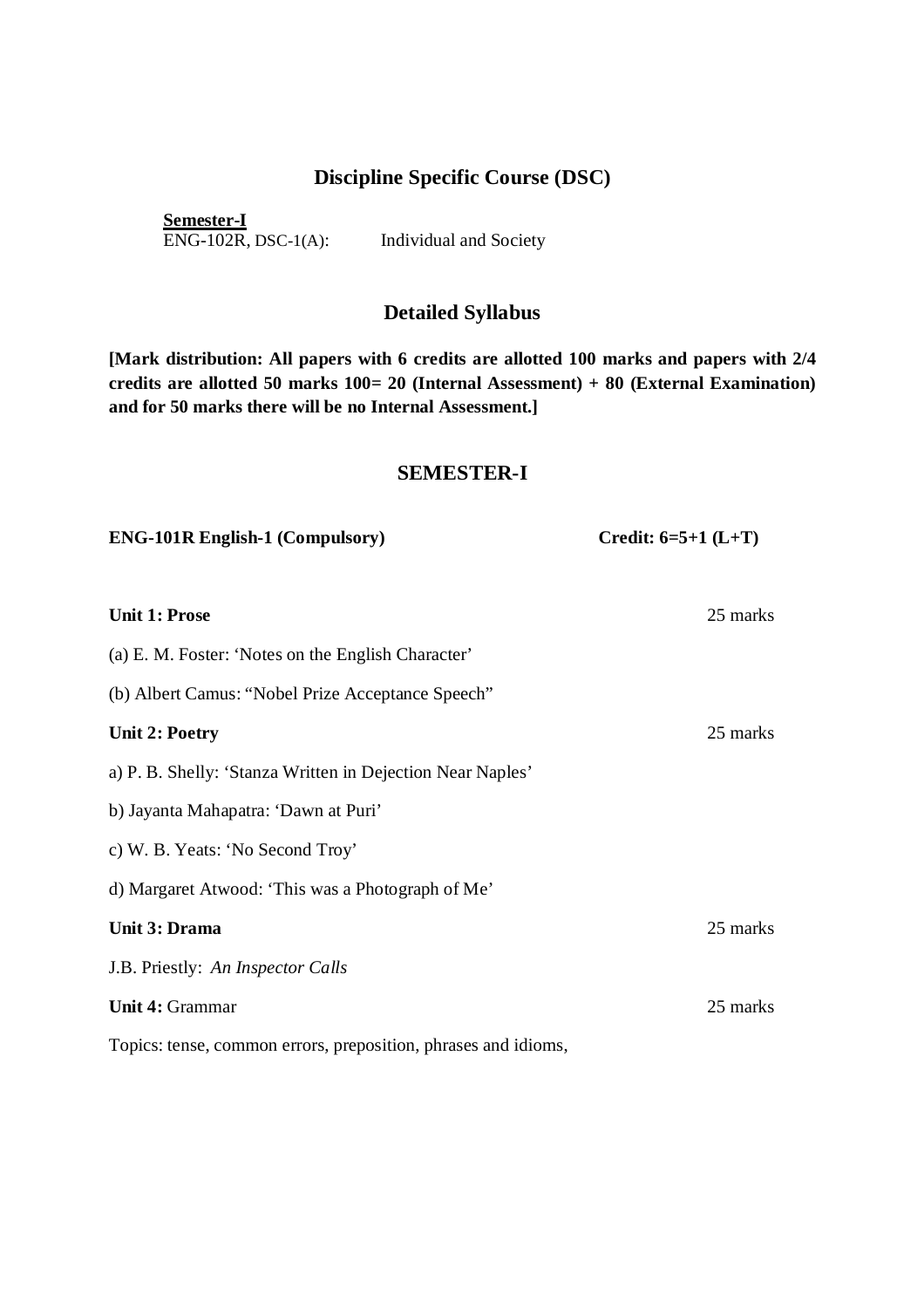### **ENG-102R, DSC-1(A): The Individual and Society Credit: 6= 5+1 (L+T)**

| Unit 1: (Credit-1)<br><b>Caste/Class</b><br>1. Jotirao Phule: 'Caste Laws'<br>2. Premchand: 'Deliverance'<br>3. Omprakash Valmiki: 'Joothan'                                               | 20 marks |
|--------------------------------------------------------------------------------------------------------------------------------------------------------------------------------------------|----------|
| Unit 2: (Credit-2)                                                                                                                                                                         |          |
| Gender<br>marks<br>1. Virginia Woolf: 'Shakespeare's Sister'<br>2. Rabindranath Tagore, 'The Exercise Book'<br>3. Marge Piercy: 'Breaking Out'<br>4. Eunice de Souza: 'Marriages Are Made' | 20       |
| Unit 3: (Credit-1)                                                                                                                                                                         |          |
| Race<br>marks<br>1. Roger Mais: 'Blackout'<br>2. Langston Hughes: 'Harlem'<br>3. Maya Angelou: 'Still I Rise'                                                                              | 20       |
| Unit 4: (Credit-1)                                                                                                                                                                         |          |
| <b>Violence and War</b><br>1. Wilfred Owen: 'Dulce et Decorum Est'<br>2. Henry Reed: 'Naming of Parts'<br>3. Amitav Ghosh: 'Ghosts of Mrs Gandhi'                                          | 20 marks |
| Unit 5: (Credit-1)                                                                                                                                                                         |          |
| Living in a Globalized World                                                                                                                                                               | 20       |

marks

- 1. Roland Barthes: 'Toys'
- 2. Imtiaz Dharkar: 'At the Lahore Karhai'

3. Edward Brathwaite: 'Colombe'

Selections from Vinod Sood, et. al., eds., *The Individual and Society: Essays, Stories and Poems* (Delhi: Pearson, 2005).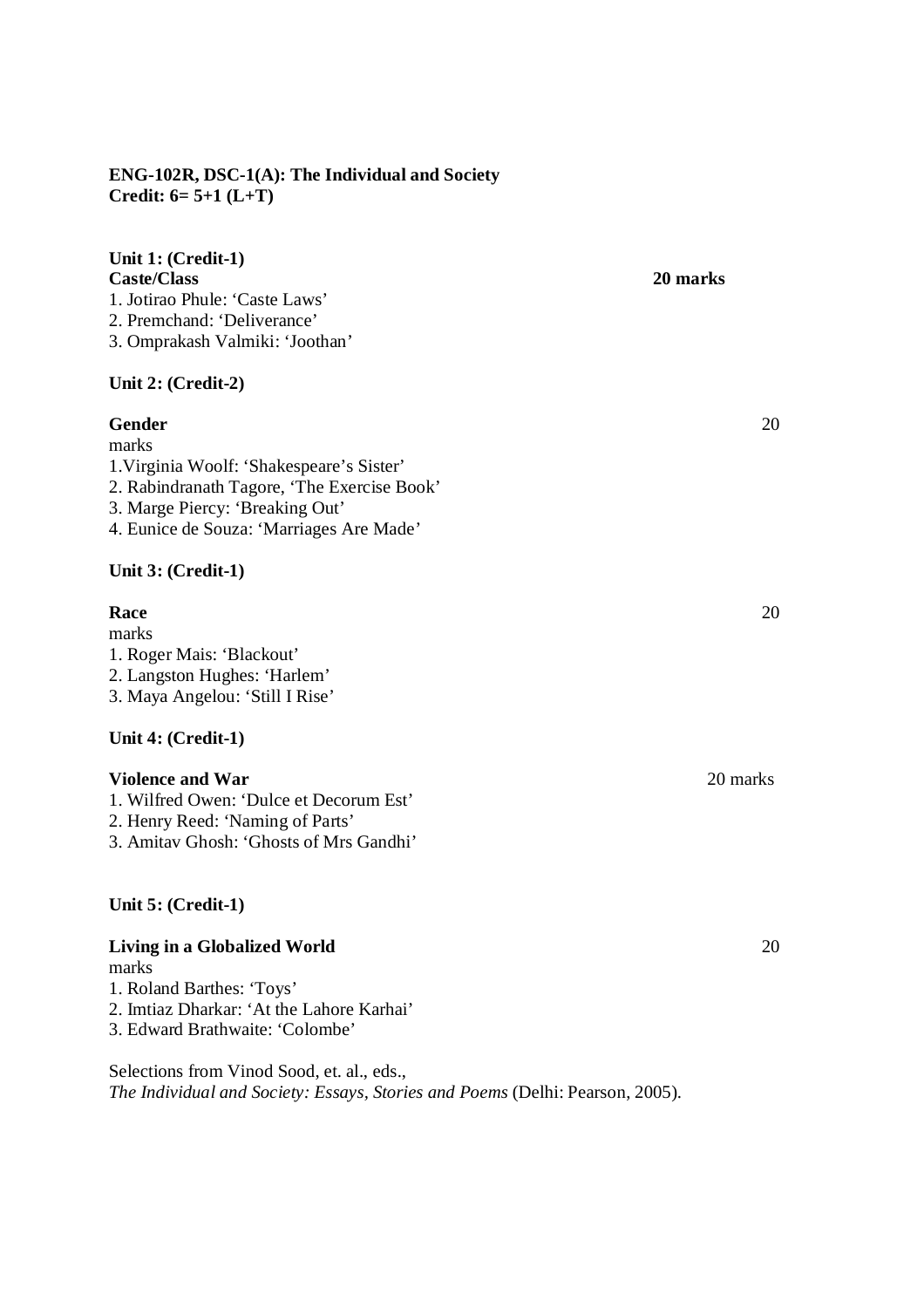### **ENG-104R- AECC: English Communication**

### **Credits: 4= 3+1 (L+ T)**

**Preamble:** The purpose of this course is to introduce students to the theory, fundamentals and tools of communication and to develop in them vital communication skills which should be integral to personal, social and professional interactions. One of the critical links among human beings and an important thread that binds society together is the ability to share thoughts, emotions and ideas through various means of communication: both verbal and non-verbal. In the context of rapid globalization and increasing recognition of social and cultural pluralities, the significance of clear and effective communication has substantially enhanced. The present course hopes to address some of these aspects through an interactive mode of teachinglearning process and by focusing on various dimensions of communication skills. Some of these are: Language of communication, various speaking skills such as personal communication, social interactions and communication in professional situations such as interviews, group discussions and office environments, important reading skills as well as writing skills such as report writing, notetaking etc. While, to an extent, the art of communication is natural to all living beings, in today's world of complexities, it has also acquired some elements of science. It is hoped that after studying this course, students will find a difference in their personal and professional interactions. The recommended readings given at the end are only suggestive; the students and teachers have the freedom to consult other materials on various units/topics given below. Similarly, the questions in the examination will be aimed towards assessing the skills learnt by the students rather than the textual content of the recommended books.

1. **Introduction: Credit-1** 10

Theory of Communication,

Types and modes of Communication

**2. Language of Communication: Credit-½**

Verbal and Non-verbal (Spoken and Written) Personal, Social and Business, Barriers and Strategies,

- 3. **Speaking Skills: Credit-½** 10
	- **Marks**

**Marks** 

Monologue, Dialogue, Group Discussion, Effective Communication/ Mis-Communication, Interview,

### **4. Reading and Understanding: Credit-½**

10 Marks

Close Reading, Comprehension Summary, Paraphrasing, Analysis and Interpretation **Writing Skills: Credit-½**

10 Marks